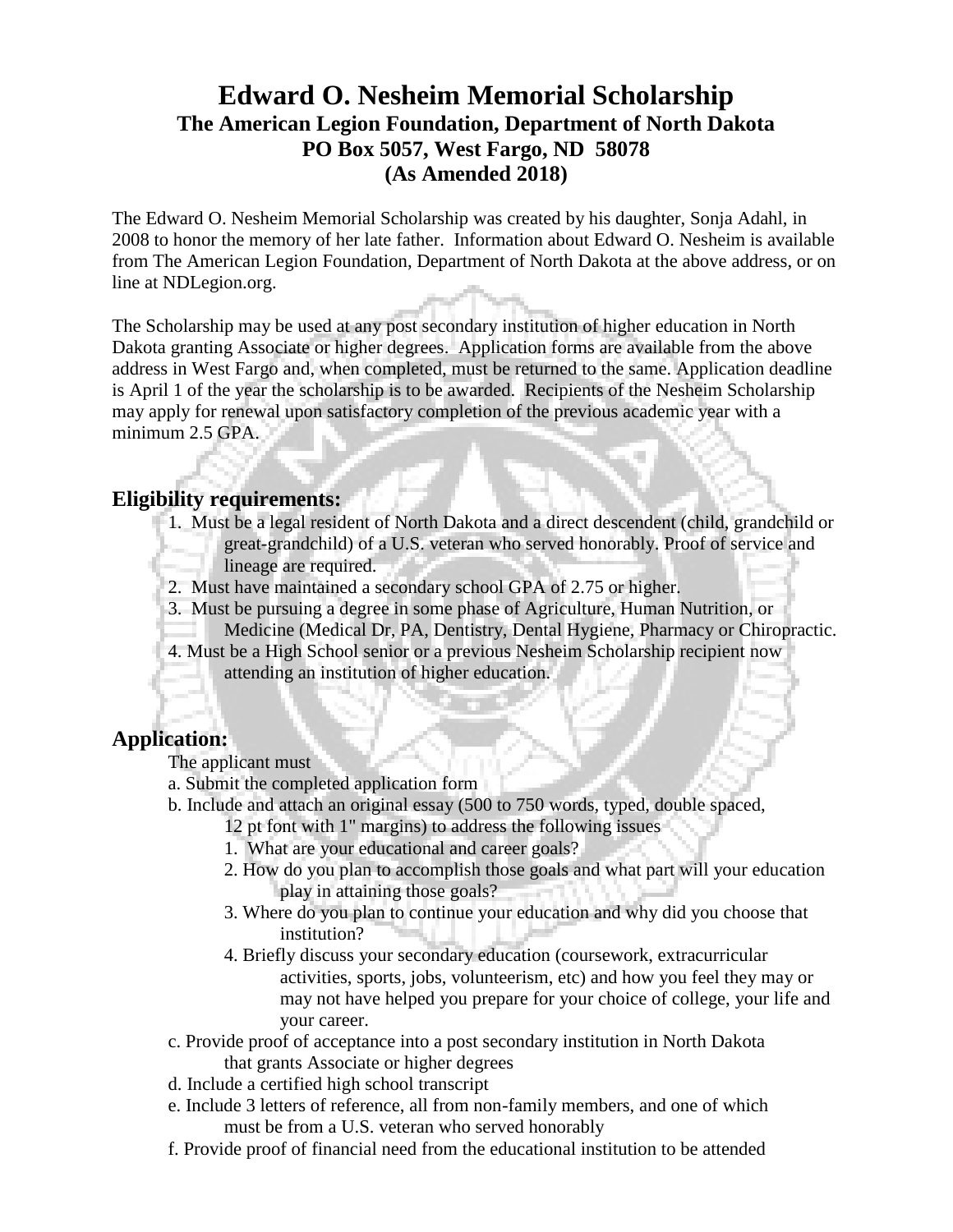#### **Notification:**

The recipient(s) of the Nesheim Memorial Scholarship will be notified by June 15 or at the June Department Convention in the year in which the scholarship is awarded.

#### **Selection Considerations:**

The American Legion, Department of North Dakota or their designee(s) will consider all applications and select the recipient(s) based on past and promise of future academic and civic success, evaluated from the applicant's essay, review of the HS Transcript, recommendations of references, history of civic involvement, citizenship and leadership.

#### **Award:**

The scholarship award will be determined by the Department of North Dakota but is intended to be \$1,500 per year. The recipient has two (2) years to use the award which will be sent to the recipients chosen institution along with instructions to utilize one-half of the award for each of 2 semesters. The scholarship is to be utilized only if satisfactory progress is made towards attaining the chosen degree. Should the recipient withdraw from school or does not show satisfactory progress, he/she shall forfeit any remaining portion of the award. Scholarship funds are to be used only to defray the costs of the student's education (i.e. tuition, books and supplies, room and board, fees and equipment required for the field of study).